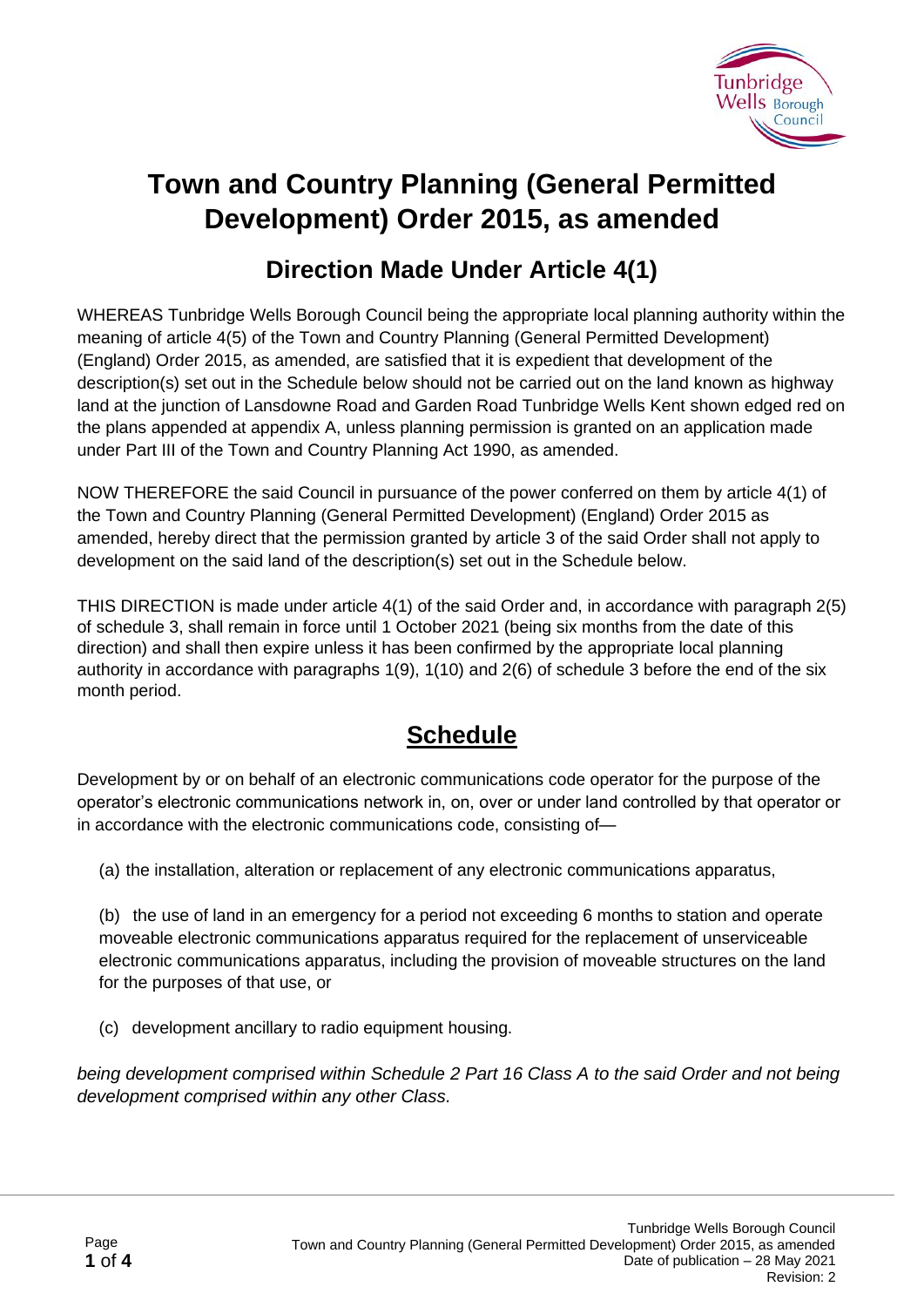### **Made under the Common Seal of Tunbridge Wells Borough Council**

#### **this 1 day of April 2021**

The Common Seal of the Council was affixed to this Direction in the presence of

 $\in$ ÷ . . . . . . . . . .

Authorised Signatory



### **Made under the Common Seal of Tunbridge Wells Borough Council This 27 day of May 2021**

The Common Seal of the Council was affixed to this Direction in the presence of

and the Valuman

Authorised Signatory

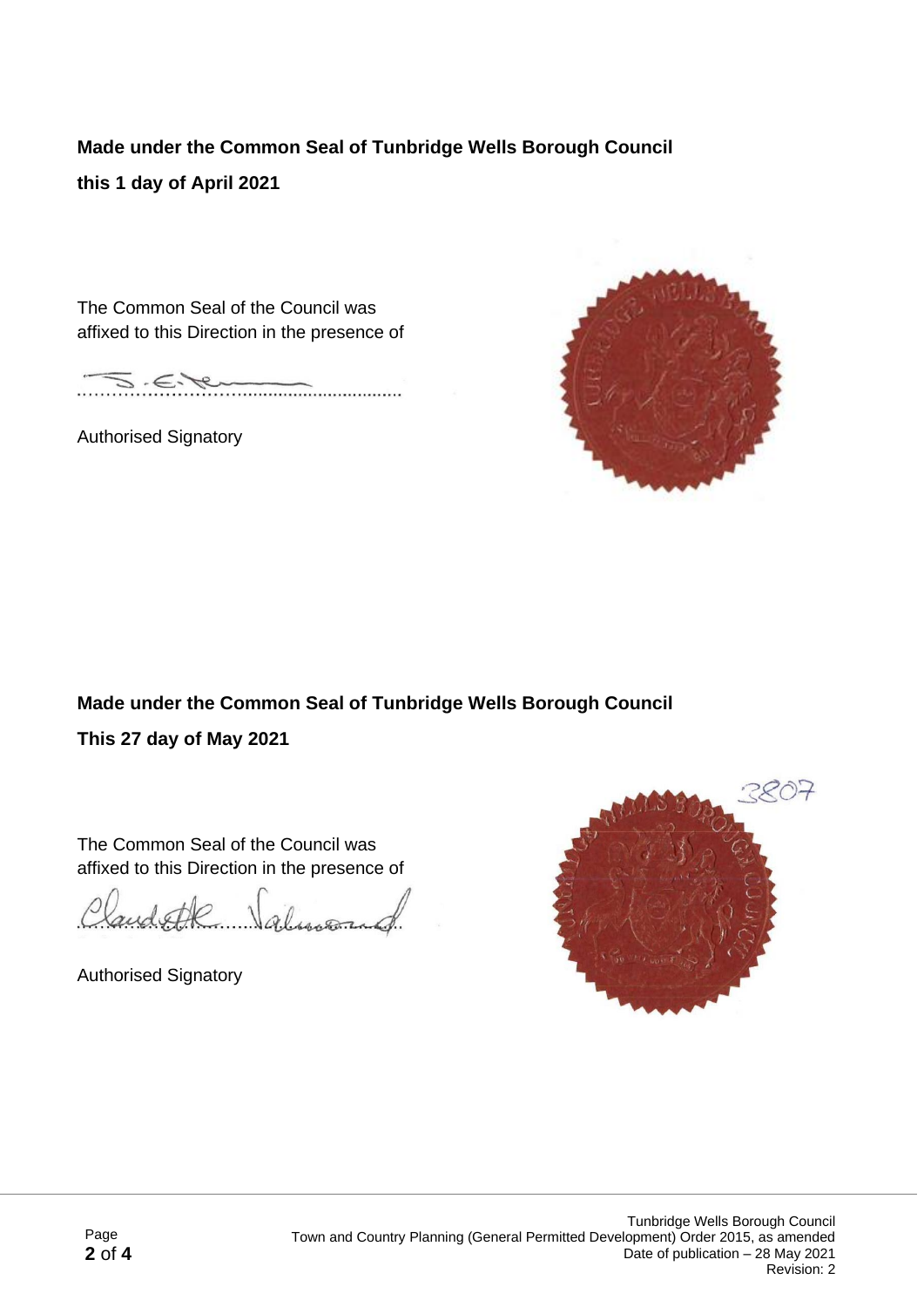**ARTICLE 4 DIRECTION**